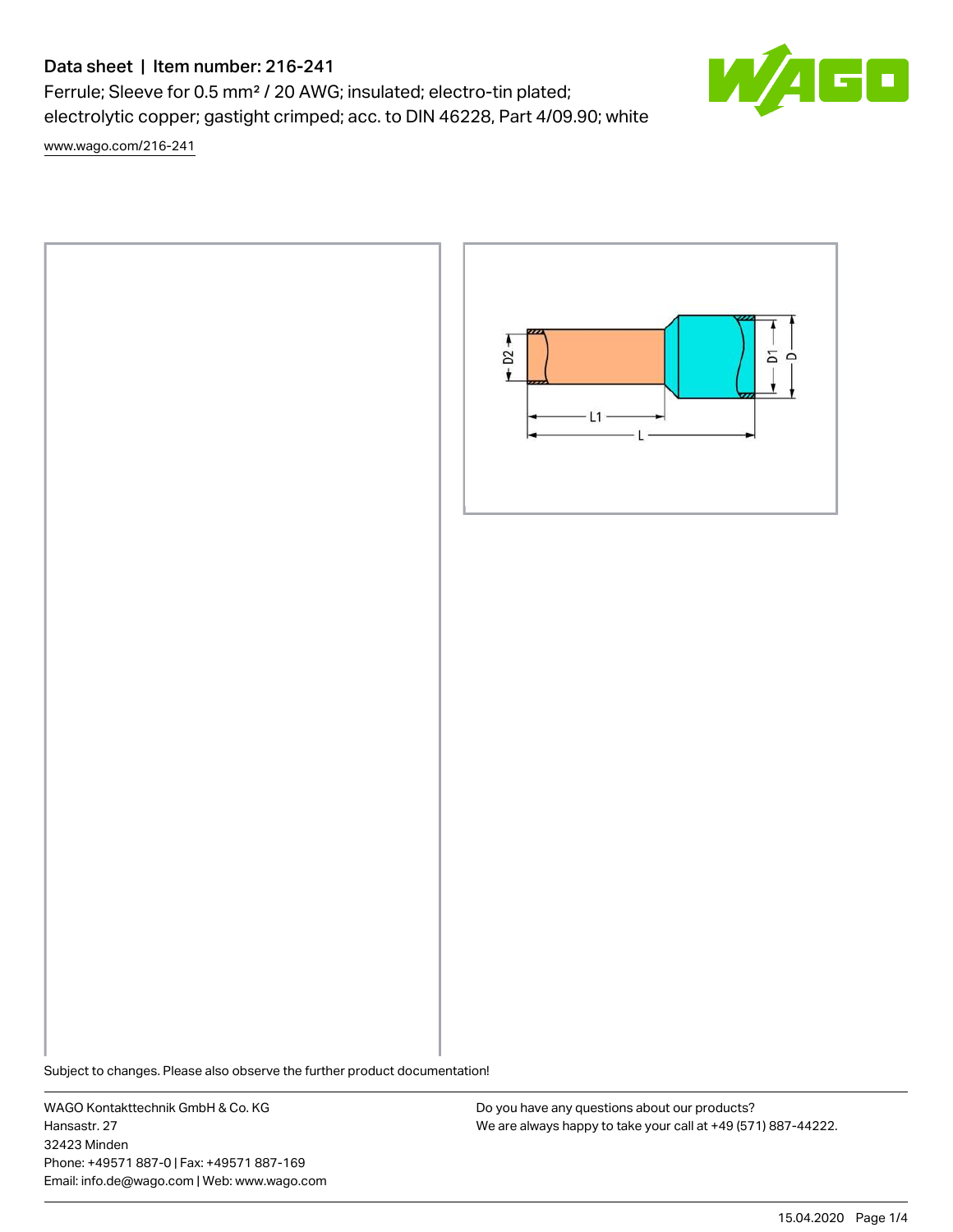



Subject to changes. Please also observe the further product documentation!

WAGO Kontakttechnik GmbH & Co. KG Hansastr. 27 32423 Minden Phone: +49571 887-0 | Fax: +49571 887-169 Email: info.de@wago.com | Web: www.wago.com

Do you have any questions about our products? We are always happy to take your call at +49 (571) 887-44222.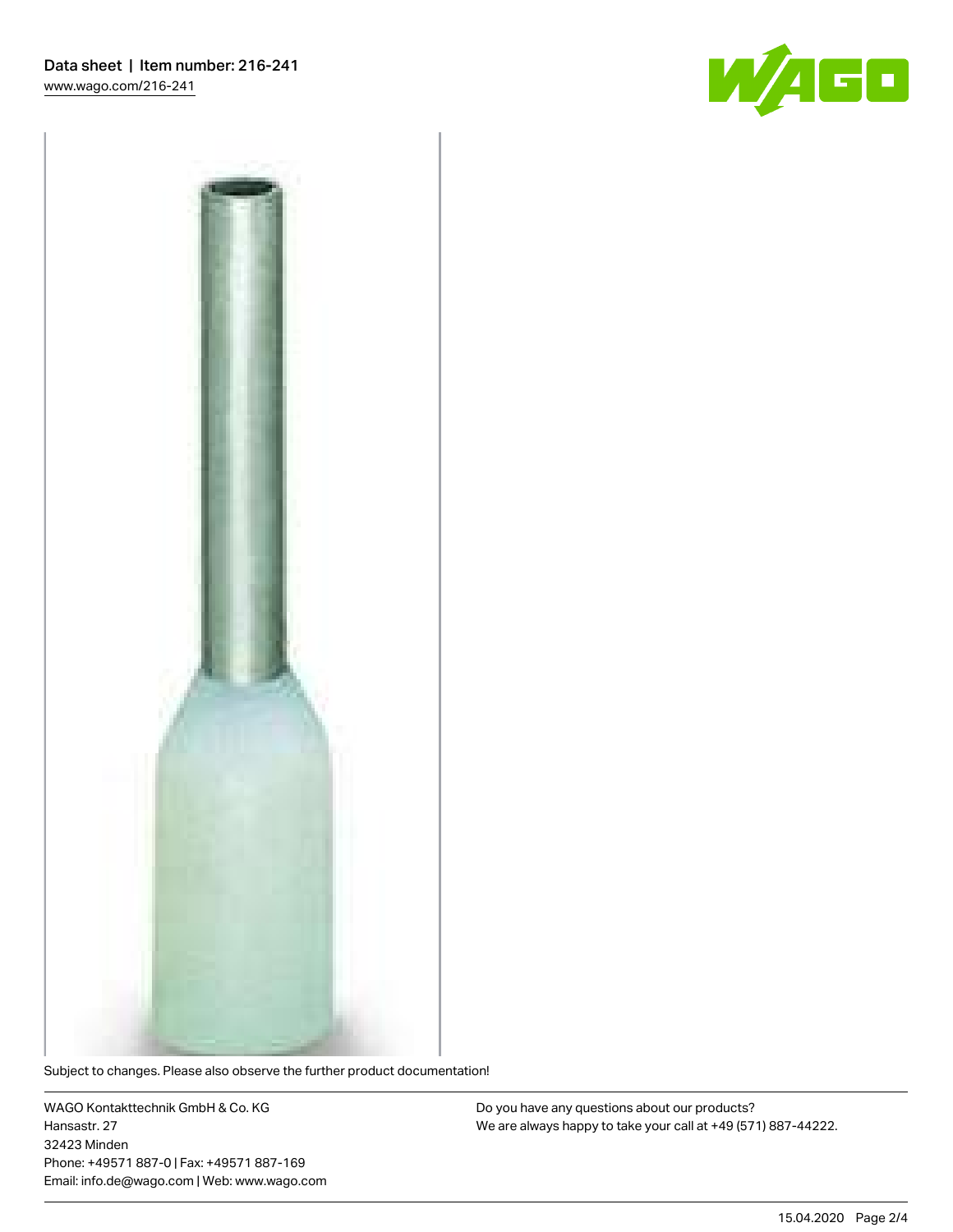



### Data Technical Data

# Main product function extending the main product function of the state of the Ferrule Querschnitt Hülse AWG 20AWG Hülse für 1996 bis 1996 bis 1997 bis 1998 bis 1998 bis 1998 bis 1998 bis 1998 bis 1998 bis 1998 bis 1998 bis 1

## Connection data

| Strip length | 12 mm / 0.47 inch |
|--------------|-------------------|
|              |                   |

#### Geometrical Data

| Length     | $16 \,\mathrm{mm}$  |
|------------|---------------------|
| Length 1   | $10 \,\mathrm{mm}$  |
| Diameter   | $3.1 \,\mathrm{mm}$ |
| Diameter 1 | $2.6$ mm            |
| Diameter 2 | $1 \,\mathrm{mm}$   |

#### Material Data

| Color     | white      |
|-----------|------------|
| Fire load | $0.001$ MJ |
| Weight    | <b>U.</b>  |

#### Commercial data

| Product Group     | 2 (Terminal Block Accessories) |  |
|-------------------|--------------------------------|--|
| Packaging type    | <b>BOX</b>                     |  |
| Country of origin | DE                             |  |

Subject to changes. Please also observe the further product documentation!

| WAGO Kontakttechnik GmbH & Co. KG           | Do you have any questions about our products?                 |
|---------------------------------------------|---------------------------------------------------------------|
| Hansastr. 27                                | We are always happy to take your call at +49 (571) 887-44222. |
| 32423 Minden                                |                                                               |
| Phone: +49571 887-0   Fax: +49571 887-169   |                                                               |
| Email: info.de@wago.com   Web: www.wago.com |                                                               |